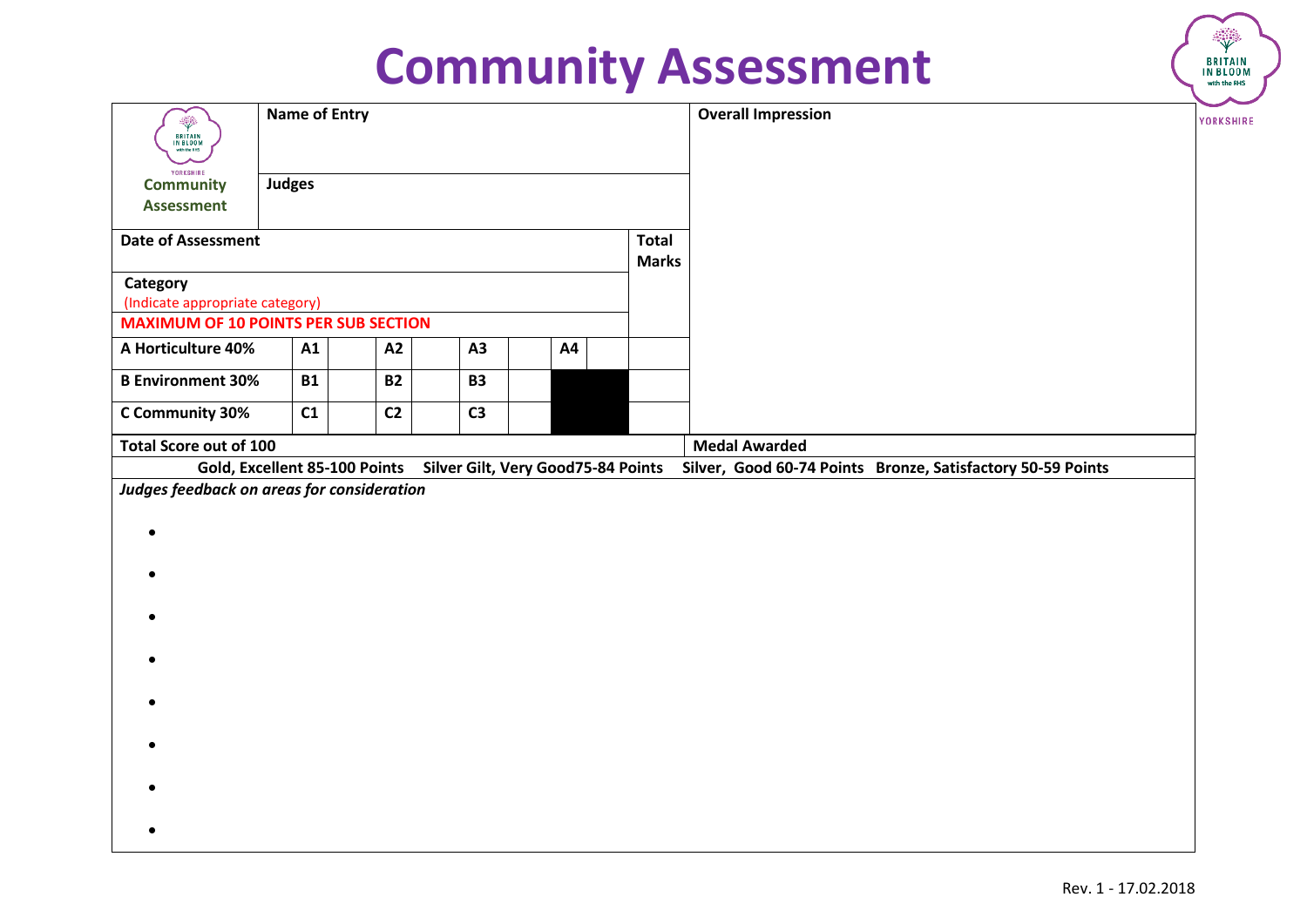

|    |                                                                                                                                                                                                                                                                         | <b>Gold 10-9</b>                                                                                                                                           | <b>Silver Gilt 8</b>                                                                                                                                                      | Silver 7-6                                                                                                                                                     | <b>Bronze 5</b>                                                                                                                                |
|----|-------------------------------------------------------------------------------------------------------------------------------------------------------------------------------------------------------------------------------------------------------------------------|------------------------------------------------------------------------------------------------------------------------------------------------------------|---------------------------------------------------------------------------------------------------------------------------------------------------------------------------|----------------------------------------------------------------------------------------------------------------------------------------------------------------|------------------------------------------------------------------------------------------------------------------------------------------------|
| A1 | <b>Plant Selection</b><br>Are the plants suited to their growing<br>conditions and location and is there year<br>round interest (where appropriate)?                                                                                                                    | <b>Excellent plant</b><br>selection with<br>almost no<br>exceptions and<br>extensive year<br>round interest.                                               | Plant selection overall is<br>very good with only a<br>few exceptions and<br>ample year round<br>interest.                                                                | Plant selection is<br>generally good. There<br>is room for<br>improvement in some<br>areas in order to<br>extend year round<br>interest.                       | Plant selection is<br>satisfactory however it<br>requires further<br>consideration in order<br>to extend the season<br>and maintain interest.  |
| A2 | <b>Plant Quality</b><br>Are the plants vibrant and grown to their<br>full potential? Are they free of all pests<br>and diseases?                                                                                                                                        | Plant quality is<br>excellent and<br>grown to full<br>potential with no<br>evidence of pests<br>and diseases.                                              | Plant quality is very good<br>with few exceptions.<br>There are minimal signs<br>of pests and disease<br>present.                                                         | Generally plant quality<br>is good but not<br>consistent. Pest and<br>diseases are present in<br>a few locations. Lack<br>of vigour in some<br>areas.          | Plant health and<br>vigour could be<br>improved but are<br>generally satisfactory.<br>Pests and diseases are<br>present in certain<br>areas.   |
| A3 | <b>Maintenance of Planted areas</b><br>Are areas maintained to a high standard<br>including cultivation, weeding, feeding,<br>pruning, grass cutting and edging where<br>appropriate? Tree management and<br>maintenance including appropriate<br>planting initiatives. | <b>Excellent standards</b><br>of cultivation. Very<br>consistent<br>throughout.<br>Maintenance and<br>general care is<br>outstanding in all<br>areas.      | Standards are very good<br>with few exceptions.<br>Maintenance is managed<br>very well and the results<br>are very consistent.                                            | Standards are good<br>and fairly consistent.<br>There are a few<br>exceptions where<br>further attention is<br>required.                                       | Standards are<br>generally satisfactory.<br>However, the<br>maintenance<br>programme requires<br>further attention to<br>detail in some areas. |
| Α4 | <b>Overall Impression</b><br>Are the overall design and materials used<br>appropriate to the location and do they<br>generate an obvious WOW factor?                                                                                                                    | <b>Excellent</b> attention<br>to detail delivering<br>the desired results<br>in a most consistent<br>and appropriate<br>manner creating the<br>WOW factor. | Most areas have high<br>impact and very good<br>attention to detail though<br>a few are not compatible.<br>There is a WOW factor.<br>The entry is generally<br>very good. | <b>Good overall effect</b><br>although not always<br>balanced. Some areas<br>make an impact others<br>need to be more<br>vibrant and embrace<br>better design. | Although satisfactory<br>more attention to<br>detail is required in<br>order to create more<br>impact and design.<br>Limited WOW factor.       |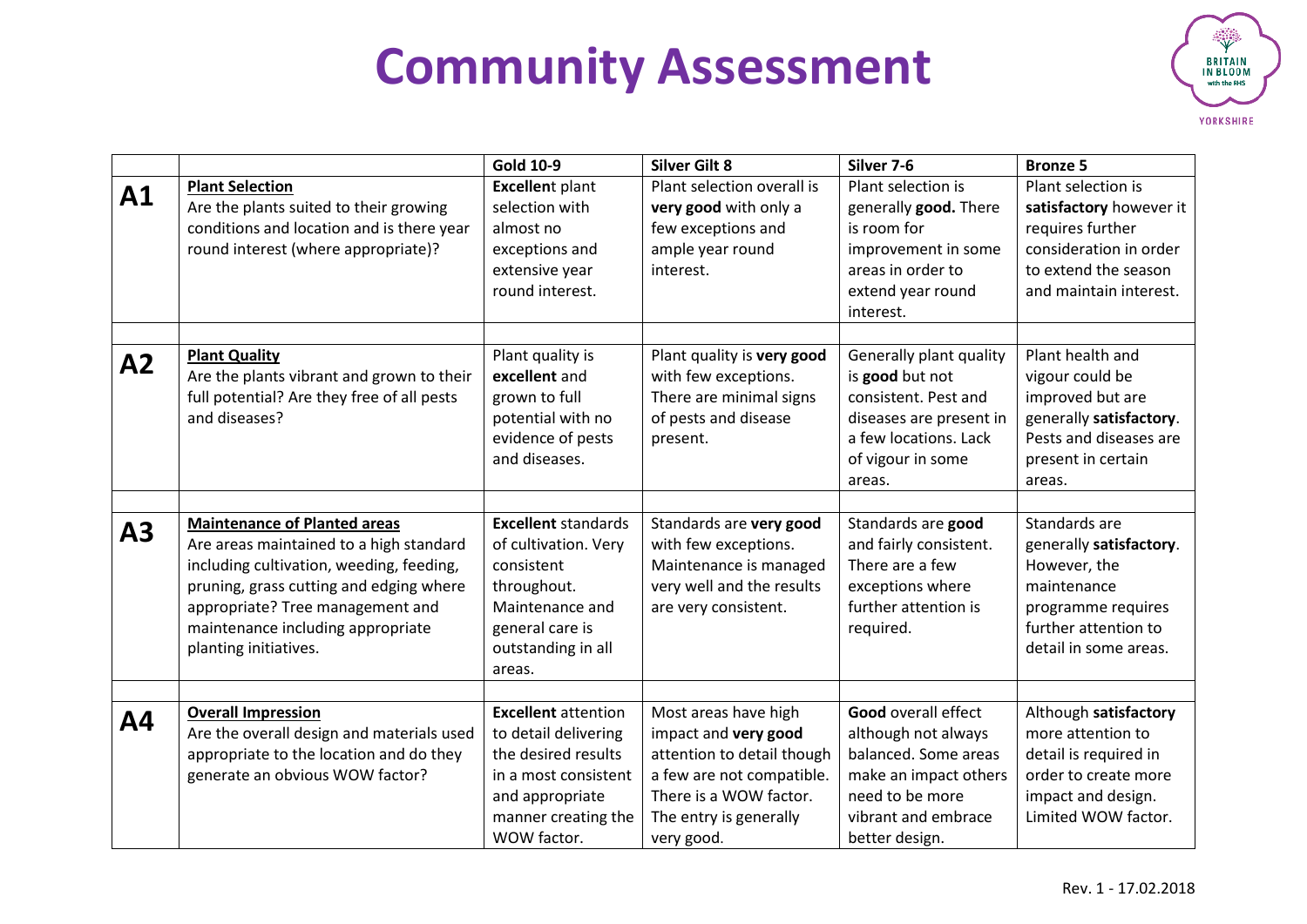

|           |                                                                                                                                                                                                                                                                                                                                                           | <b>Gold 10-9</b>                                                                                                                                                                                                                                                                       | <b>Silver Gilt 8</b>                                                                                                                                                                                                                                                                     | Silver 7-6                                                                                                                                                                                                                                                                                       | <b>Bronze 5</b>                                                                                                                                                                                                                                                                                             |
|-----------|-----------------------------------------------------------------------------------------------------------------------------------------------------------------------------------------------------------------------------------------------------------------------------------------------------------------------------------------------------------|----------------------------------------------------------------------------------------------------------------------------------------------------------------------------------------------------------------------------------------------------------------------------------------|------------------------------------------------------------------------------------------------------------------------------------------------------------------------------------------------------------------------------------------------------------------------------------------|--------------------------------------------------------------------------------------------------------------------------------------------------------------------------------------------------------------------------------------------------------------------------------------------------|-------------------------------------------------------------------------------------------------------------------------------------------------------------------------------------------------------------------------------------------------------------------------------------------------------------|
| <b>B1</b> | <b>Natural Environment</b><br>Biodiversity including the protection and<br>conservation of the natural environment<br>and wildlife habitat. The provision of<br>appropriate wildflower areas, aquatic                                                                                                                                                     | The natural<br>environment is<br>managed to an<br>excellent standard<br>supporting a wide                                                                                                                                                                                              | The natural environment<br>is managed to a very<br>good standard<br>supporting a wide range<br>of flora & fauna, very                                                                                                                                                                    | The natural<br>environment is<br>managed to a good<br>standard supporting a<br>wide range of flora &                                                                                                                                                                                             | The natural<br>environment is<br>managed to a<br>satisfactory standard<br>supporting a wide                                                                                                                                                                                                                 |
|           | and if applicable marine conservation<br>sites, bat and bird boxes as well as<br>insect hotels.                                                                                                                                                                                                                                                           | range of flora &<br>fauna, with little<br>improvement<br>required.                                                                                                                                                                                                                     | little effort would lift it to<br>excellent.                                                                                                                                                                                                                                             | fauna. Requires further<br>work to improve it in<br>places.                                                                                                                                                                                                                                      | range of flora & fauna,<br>Needs significant<br>improvement in<br>places.                                                                                                                                                                                                                                   |
| <b>B2</b> | <b>Hard Surfaces and Open Grass Areas</b><br>(Including streets and open spaces)<br>To include cleanliness, absence of litter,<br>street weeds, graffiti, flyposting and<br>chewing gum, water conservation and<br>recycling initiatives, hard landscape,<br>open spaces & street furniture<br>maintenance and effective dog fouling<br>control measures. | All areas are cleaned<br>to an excellent<br>standard. Street<br>furniture including<br>litter bins and<br>seating is in<br>excellent condition.<br>There is effective<br>control of street<br>weeds, no graffiti<br>and flyposting.<br>Excellent evidence of<br>recycling initiatives. | All areas are cleaned to a<br>very good standard.<br>Street furniture including<br>litter bins and seating is<br>in very good condition.<br>There is very good<br>control of street weeds,<br>very little graffiti and<br>flyposting. Very good<br>evidence of recycling<br>initiatives. | All areas are cleaned<br>to a good standard.<br>Street furniture<br>including litter bins<br>and seating is in good<br>condition. There is<br>generally good control<br>of street weeds, but<br>evidence of some<br>graffiti and flyposting.<br>Reasonable evidence<br>of recycling initiatives. | All areas are cleaned to<br>a satisfactory<br>standard. Street<br>furniture including<br>litter bins and seating<br>is in variable condition.<br>There is a lack control<br>of street weeds, and<br>evidence of<br>considerable graffiti<br>and flyposting. Little<br>evidence of recycling<br>initiatives. |
| <b>B3</b> | <b>Local Identity</b><br>To include sense of place, heritage, art<br>in the landscape and signage and<br>interpretation.                                                                                                                                                                                                                                  | Extensive evidence<br>of efforts to<br>highlight/enhance<br>local identity. An<br>excellent impression<br>made about what<br>makes the area<br>unique.                                                                                                                                 | Considerable evidence of<br>efforts to<br>highlight/enhance local<br>identity. A very good<br>impression made about<br>what makes the area<br>unique.                                                                                                                                    | Some evidence of<br>efforts to<br>highlight/enhance<br>local identity. A good<br>impression made<br>about what makes the<br>area unique.                                                                                                                                                         | Little evidence of<br>efforts to<br>highlight/enhance<br>local identity. A<br>satisfactory<br>impression made<br>about what makes the<br>area unique.                                                                                                                                                       |